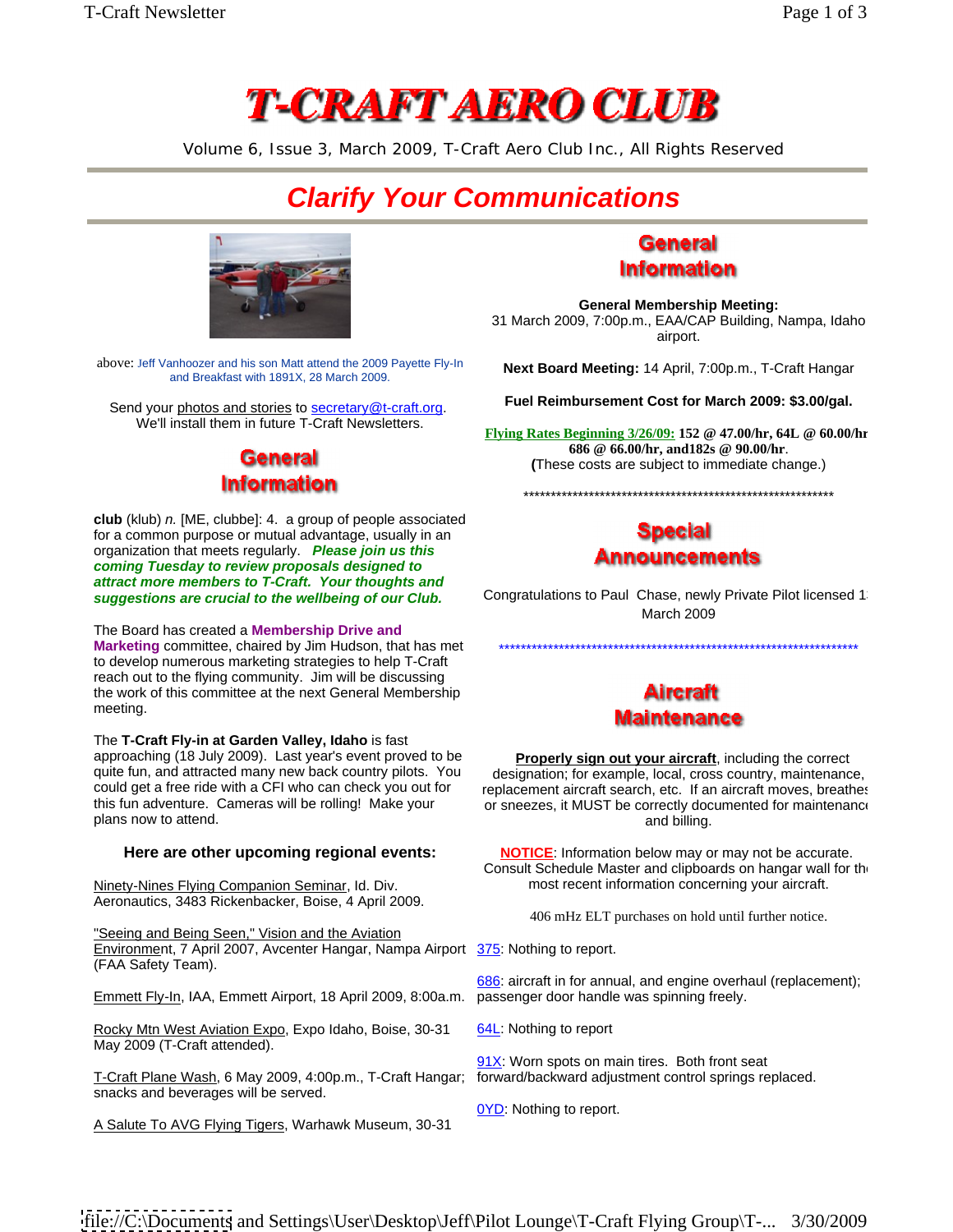Caldwell Festival of Flight, Caldwell Airport, 6 June 2009.

Celebrate Father's Day, Warhawk Museum, 20 June 2009 (T-Craft invited to attend and Display).

displays), Warhawk Museum, 11-12 July 2009. (T-Craft invited to attend and Display)

Garden Valley, Idaho Fly-In, T-Craft Aero Club, 18 July 2009 (Campground and tie-downs reserved for T-Craft).

Bomber Days, Warkhawk Museum, 8-9 August 2009 (T- Craft invited to attend and Display).

Thunder Over Nampa, Nampa Airport, 11-12 Sept. 2009.

T-Craft Plane Wash, T-Craft Hangar, 16 September 2009, **The State of the September 2009**,<br><u>4:00 p.m.</u> **Board** 4:00 p.m. **Example 20:00 p.m. Example 20:00 p.m. 20:00 p.m. Example 20:00 p.m.** 

Write the Secretary ( $j$ lvanho@msn.com) with upcoming events.

### **From the Membership Director**

can form a mental picture of aircraft positions and intentions in the area. The state of the state of the state of the state of the state of the state of the state of the state of the state of the state of the state of the state of the state of the state of the state of the state of the

At Nampa, many position reports are given with reference to some of the local landmarks; such as the Cheese Factory, the Idaho Center, the Gravel Pit, Lake Lowell, the Railroad Tracks, and possibly a few others. I've heard a few cute calls such as "Gravel pit 1 approach" (it was pointed out to me there are 4-5 gravel pits near the Nampa airport). These are great for the pilots who are familiar with these landmarks, but what about<br>
at the second contract of the second of the second of the second of the second of the second of the second of the second of the second of the second of the seco others who are not?

There is nothing wrong with using a local landmark, but add<br> **Reminders** some distance and position information for the unfamiliar pilot. You could say; "Nampa traffic, Cessna 375 over the Cheese Factory, 1 mile north east, entering the downwind on a 45 for 11

Another area that helps to clarify the situation is upon departing. Instead of just declaring that you're "taking the active on 11", Members are encouraged to monitor and care for all hangar an<br>clarify what you are going to do; staying in the pattern for touch & continent of the production go's, departing to the East, to the North, or right turn out to the South practice area. If you're staying in the pattern, specify for what purpose; touch & go's, stop & go's, simulated emergency, go-around's – be specific each time you make a loop.

Mentally keeping track of traffic departing, approaching, or in the pattern is a important skill, but it depends on clear and accurate

May 2009 (T-Craft is invited to attend and set up display). 93S: Wing fuel bladder replaced (\$1050.00); new adapter plate installed for view access; total replacement cost - \$3,300.00.

> **Got a squawk?** Write the tachometer time on the Squawl Sheet. Use the Hobbs time for all other recordings.

Salute To North American Aviation (P51d Mustang Salamming doors and forcing keys to operate seriously Aircraft components and locks are very sensitive. harms latches and security devices.

> **Keep the bellies on our ladies clean. Read "Aircraft Oil Usage" on the T-Craft Website for more information.**

**Continue reviewing "Cold Weather Operations", either on AOPA, or in the T-Craft Website.**

**\*\*\*\*\*\*\*\*\*\*\*\*\*\*\*\*\*\*\*\*\*\*\*\*\*\*\*\*\*\*\*\*\*\*\*\*\*\*\*\*\*\*\*\*\*\*\*\*\*\*\*\*\*\*\*\*\*\*\*\*\*\*\*\*\*\*\*\*\*\*\*\*\*\***

\*\*\*\*\*\*\*\*\*\*\*\*\*\*\*\*\*\*\*\*\*\*\*\*\*\*\*\*\*\*\*\*\*\*\*\*\*\*\*\*\*\*\*\*\*\*\*\*\*\* **list and do not comply, you may be suspended from Schedule**  We have over twenty Members from whom we have not received completed AVEMCO Insurance Questionnaires. If you are on th **Master. Contact Bill Zerfas A.S.A.P.**

**Clarify your Communications Example 3** which appears just above the list of users. T-Craft Members are responsible for keeping their contact information (phone numbers, email addresses, postal address) updated in Schedule Master</u>. To check or update your contact information, login to Schedule Master, click the "User" tab at th top, then click the link that says "Click here to edit your user info

An important part of situational awareness skills is monitoring Ask any Board Member for a copy of any of the Minutes, or you radio communications in and round the local airport, so that one can e-mail the Secretary (j<u>lvanho@msn.com</u>), and have a copy which appears just above the list of users.<br>Ask any Board Member for a <u>copy of any of the Minutes</u>, or you sent right to your home.

> A limited quantity of **T-Craft Gift Certificates** are still available. Contact the Board of Directors for more information.

> Got something aviation **you want to sell**? Post it in the T-Craft Newsletter. Send your advertisement to the Secretary, jlvanho@msn.com.

> > \*\*\*\*\*\*\*\*\*\*\*\*\*\*\*\*\*\*\*\*\*\*\*\*\*\*\*\*\*\*\*\*\*\*\*\*\*\*\*\*\*\*\*\*\*\*\*\*\*\*\*\*\*\*\*\*\*\*

Nampa".<br>When giving a position report at the popular "East end of Lake and of the state inmediately after landing.<br>When giving a position report at the popular "East end of Lake and the state of the time. **Delete** the remainder of any unused flight time from Schedule Master immediately after landing. Somebody may be able to use that time. The contract of the contract of the contract of the contract of the contract of the contract of the contract of the contract of the contract of the contract of the contract of the contract of the contract of the

Lowell", add that you are 5 miles South West of Nampa, your **Answers** concerning our Club, Policies, or even locating a **New** altitude and intentions on how you will enter the pattern. **Member Application Form** for your friend or family member cannicle to be found HERE. The state of the state of the state of the state of the state of the state of the state of the state of the state of the state of the state of the state of the state of the state of the state of the state of

> office equipment. If you see something unusual, please contact a Board member A.S.A.P.

> If you run into difficulties while operating T-Craft aircraft, who a you going to call? Carry a copy of **Board Member names** an phone numbers just in case.

radio calls. Bulldog T-Shirt Shop, on 12th Avenue Road South in Nampa, will emblazon the T-Craft Aero Club logo on just about anythin